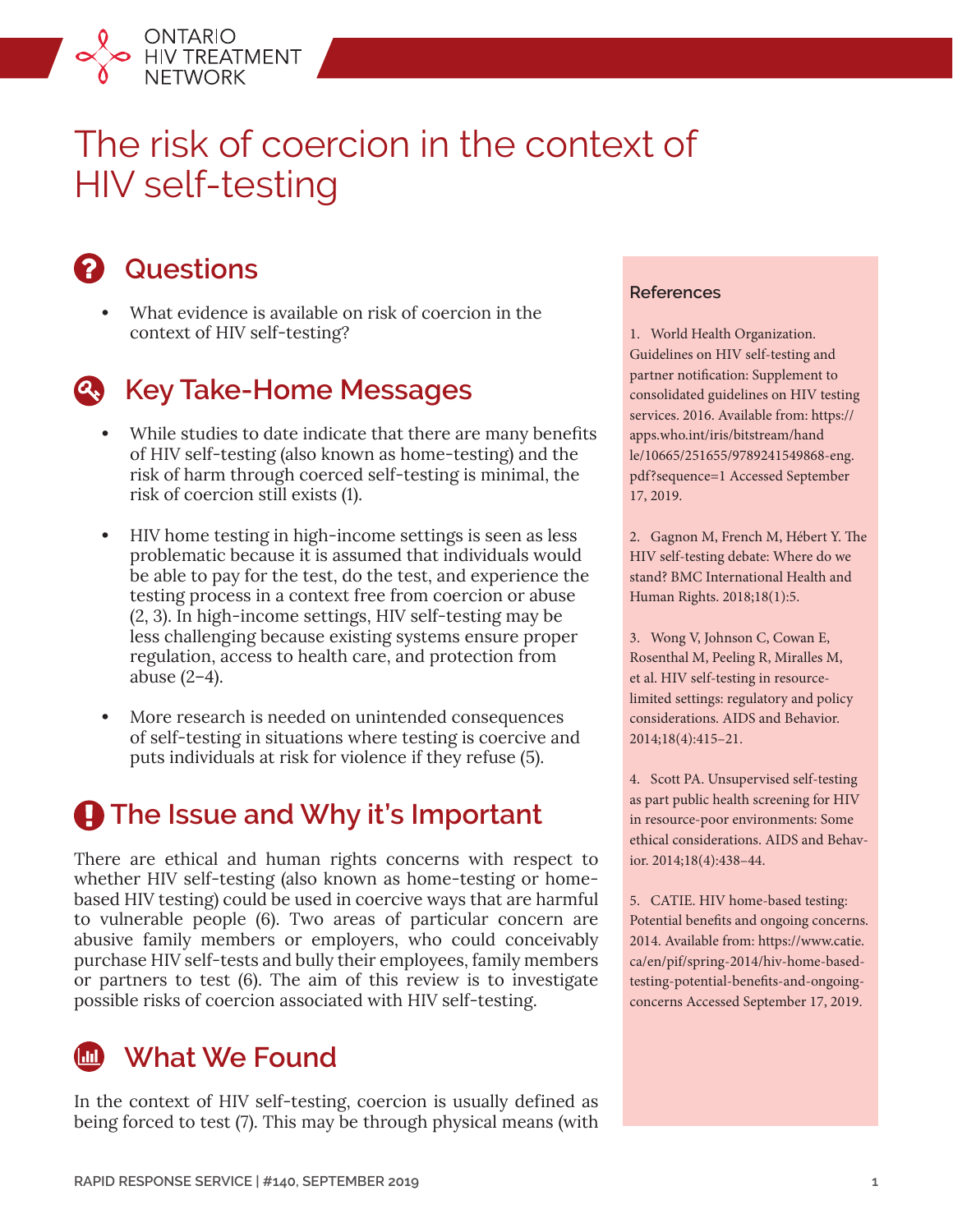actual violence or threat of violence) or could involve threats to take away something if the person does not do the test (e.g., losing their job, breaking up a relationship, and not having sex) (7).

Alais and Venter (2014) provide their views on ethical, legal and human rights concerns raised by licensing HIV self-testing for private use and argue that HIV self-home tests are not likely to be harmful in a way that justifies restricting people's access to them, and have plausible benefits (6). At the same time, it is important that reasonably robust protections are in place to protect against coerced testing, and that the information about linkage to treatment, and social and psychological support is available (6).

The 2016 World Health Organization (WHO) Guidelines on HIV Self-Testing state that "coerced or mandatory testing is never appropriate, whether that coercion comes from a health-care provider or from a partner, family member, or any other person" (1). The guidelines emphasize that although reported misuse and social harm are rare, efforts to prevent, monitor and further mitigate related risks are essential (1). While evidence from studies to date indicate that there are many benefits and that the risk of harm is minimal, it remains true that coercion is possible (1).

Several studies have shown that some initial reports of "coercion" to test were rather "persuasion" or "encouragement" to test (1, 8–10). For example, in Malawi, in total, 288 of 10,017 study participants (2.9%) reported having been coerced (8), and it was primarily men who self-tested with their female partner who reported being coerced to test (8). The vast majority of those who reported coercion (94.4%) also said they would recommend HIV self-test to friends and family, and 92.2% said they were highly satisfied with HIV self-testing (1, 8).

Another article discussing arguments for and against HIV selftesting (Wood *et al.* 2014) does not provide any examples or evidence of coercion related to HIV self testing (11).

A systematic review by Qin *et al*. (2018) states that there is a potential for coercion directly related to HIV self-testing (12), contrasting the interpretation of evidence from the WHO HIV Self-Testing Guidelines (1). This review states that further research on coercive testing is needed to better understand this potential harmful outcome (12). According to Qin *et al.* (2018) (12), this risk increased in the context of sex power imbalances in heterosexual couples (13). This finding is consistent with quantitative studies from heterosexual couples in Malawi (8) and men who have sex with men in China (14). Notably, China has rapidly scaled up HIV self-testing, partly driven by a thriving online self-test kit market (7).

An online study conducted among 1,312 Chinese men who have sex with men concluded that HIV self-testing may be associated with coercion (7). The relationship between coercion and HIV self-testing may be influenced by China's relatively permissive 6. Allais L, Venter F. The ethical, legal and human rights concerns raised by licensing HIV self-testing for private use. AIDS and Behavior. 2014;18(Suppl 4):S433–7.

7. Ong JJ, Li H, Dan W, Fu H, Liu E, Ma W, et al. Coercion and HIV self-testing in men who have sex with men: Implementation data from a cross-sectional survey in China. Journal of Acquired Immune Deficiency Syndromes. 2018;77(2):e22– e5.

8. Choko AT, MacPherson P, Webb EL, Willey BA, Feasy H, Sambakunsi R, et al. Uptake, accuracy, safety, and linkage into care over two years of promoting annual self-testing for HIV in Blantyre, Malawi: A community-based prospective study. PLoS Medicine. 2015;12(9):e1001873.

9. Kumwenda MK, Johnson CC, Choko AT, Lora W, Sibande W, Sakala D, et al. Exploring social harms during distribution of HIV self-testing kits using mixed-methods approaches in Malawi. Journal of the International AIDS Society. 2019;22(Suppl 1):e25251.

10. Lora W, Chipeta E, Desmond N, editors. Understanding coercion in the context of semi-supervised HIV selftesting in urban Blantyre, Malawi. 21st International AIDS Conference; 2016; Durban, South Africa.

11. Wood BR, Ballenger C, Stekler JD. Arguments for and against HIV selftesting. HIV/AIDS (Auckland, NZ). 2014;6:117–26.

12. Qin Y, Han L, Babbitt A, Walker JS, Liu F, Thirumurthy H, et al. Experiences using and organizing HIV self-testing. AIDS. 2018;32(3):371–81.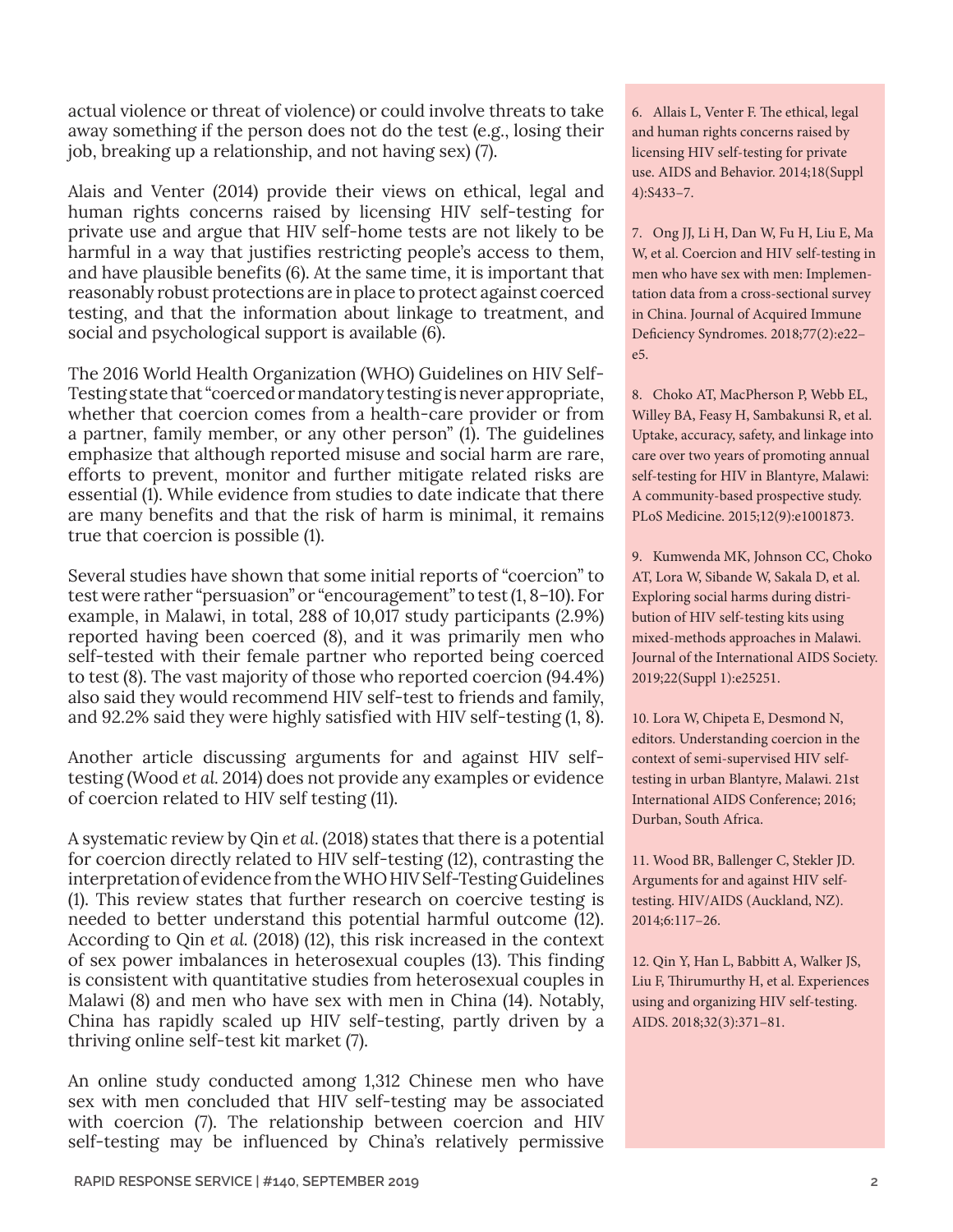regulatory environment, few formalized resources for self-testing, and underlying social contexts such as power imbalances (7).

Another Chinese online survey of 1,044 men who have sex with men, of which 222 self-tested, reported that 29 participants experienced pressure to test for HIV (15). There was a higher risk of pressured testing in men who had only used HIV self-testing compared to men who had never self-tested (adjusted odds ratio [AOR] 2.39) (15). However, this relationship was only significant among men with low education (AOR 5.88, 95% CI: 1.92–17.99) and not among men with high education (AOR 1.62, 95% CI: 0.85–3.10) (15).

### **Limitations**

No studies from high-income settings have been identified that explore coercive, pressured, or forced HIV self-testing. The CATIE 2014 summary on home-testing mentions the following in this regard: (5) "There is also some concern that HIV self-testing kits could potentially be used to test sex partners before sexual intercourse. This may lead, in certain circumstances, to situations where testing is coercive and puts individuals at risk for violence if they refuse. More research on this unintended consequence is needed" (5).

13. Kumwenda M, Munthali A, Phiri M, Mwale D, Gutteberg T, MacPherson E, et al. Factors shaping initial decisionmaking to self-test amongst cohabiting couples in urban Blantyre, Malawi. AIDS and Behavior. 2014;18(4):396– 404.

14. Qin Y, Tang W, Nowacki A, Mollan K, Reifeis SA, Hudgens MG, et al. Benefits and potential harms of HIV self-testing among men who have sex with men in China: An implementation perspective. Sexually Transmitted Diseases. 2017;44(4):233–8.

15. Ong JJ, Wu D, Huang W, Fu H, Desmond N, Ma W, et al. Pressured HIV testing "in the name of love": A mixed methods analysis of pressured HIV testing among men who have sex with men in China. Journal of the International AIDS Society. 2018;21(3):e25098.

Arguments about HIV home-testing take on a particular meaning depending on whether they are being discussed in the context of high-income or resource-limited settings (2). HIV home-testing in high-income settings is seen as less problematic because it is assumed that individuals would be able to pay for the test, do the test, and experience the testing process in a context free from coercion or abuse (2, 3). It is also the position of some authors that HIV self-testing is less challenging in resourcerich settings because existing systems ensure proper regulation, access to health care, and protection from abuse  $(2-4)$ .

## **Factors That May Impact Local Applicability**

No studies from high-income settings have been identified that explore coercive HIV self-testing. The body of the available evidence is based on data from settings that may not be applicable to Ontario's and Canada's health care or legal systems.

## **What We Did**

We searched Medline (including Epub Ahead of Print, In-Process & Other Non-Indexed Citations) using a combination of text terms HIV and (home test\* or self test\*) with text terms (forc\* or pressur\* or coerc\*). Searches were conducted on September 12, 2019, without publication date or language restrictions. Google (grey literature) search using a combination of terms coercive, forced, pressure with HIV and self or home testing were also conducted.